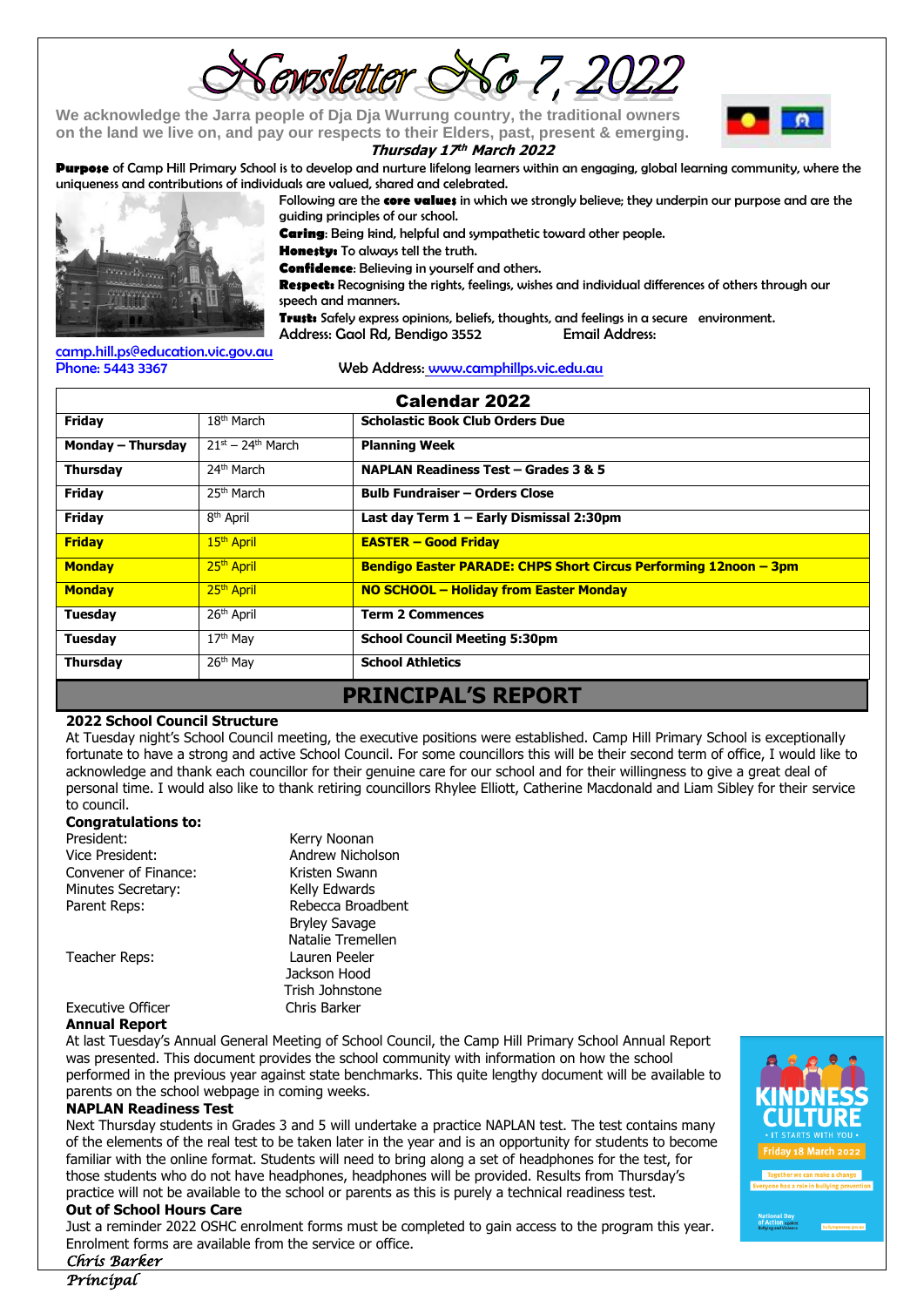# **ASSISTANT PRINCIPAL**

### Be an Attendance HERO… **H**ERE **E**VERYDAY **R**EADY FOR LEARNING **O**N TIME

Student absence data for Week 8, ending 17/3/2022

| Total number of student absence days Term 1      | 453 davs               |  |  |
|--------------------------------------------------|------------------------|--|--|
| Current school absence rate Term 1               | 1.5 days per student   |  |  |
| School absence rate target for 2022              | 10.00 days per student |  |  |
| Number of times students arriving late to school | 20                     |  |  |
| _ . _                                            |                        |  |  |

Early Bird Awards

**Congratulations to Foundation A, Foundation B, 1/2B and 5A**  $\circledcirc$ 

Everyone in these classes arrived at school ready for learning this week.

### Keep up the great effort.

### 100% attendance for Week 8

Once again there was over 200 students who had 100% attendance this week – a great effort! Well done to George C 3/4B who was the Attendance Hero champion.

Caprice's name was drawn out of the box of names of students who achieved 100% attendance over the past fortnight. Who will it be next week?

### Attendance Leaders for 202

Congratulations to Amelia & Hannah who have had the Attendance Hero capes passed over to them for 2022. I look forward to their involvement at assembly, handing out certificates & passing on great tips about how to be at school every day, ready for learning.

### *Trish Johnstone*

### *Assistant Principal*

### **WELLBEING MATTERS**

#### **Resilience**

Resilience … it's a familiar word, isn't it? But what does it really mean?

Resilience is the ability to cope when things go wrong. It's a child's ability to cope with ups and downs and bounce back from the challenges they experience during childhood. Building resilience helps children not only to deal with current difficulties that are a part of everyday life, but also to develop the basic skills and habits that will help them deal with challenges later in life, during adolescence and adulthood.

As a parent or Carer, you can help to develop essential skills, habits and attitudes for building resilience at home by helping your child to:

- [build good relationships with others including adults and peers](https://www.edumail.vic.gov.au/owa/redir.aspx?C=n8t0IfsaWvuvYh8jdjoAH7dixKpdaSQBh_oco-zhVOT9hClahK3WCA..&URL=https%3a%2f%2fhealthyfamilies.beyondblue.org.au%2fhealthy-homes%2fbuilding-resilience%2fbuild-supportive-relationships)
- [build their independence](https://www.edumail.vic.gov.au/owa/redir.aspx?C=JKZbyPyiTgF8tY6fmLvF9qkKYtV6hLrIS_2Xmpg4y-L9hClahK3WCA..&URL=https%3a%2f%2fhealthyfamilies.beyondblue.org.au%2fhealthy-homes%2fbuilding-resilience%2ffocus-on-autonomy-and-responsibility)
- [learn to identify, express and manage their emotions](https://www.edumail.vic.gov.au/owa/redir.aspx?C=YkYg62Gtcva6sJANMpJkkmz9r38HcVMKOG39yhmGzqj9hClahK3WCA..&URL=https%3a%2f%2fhealthyfamilies.beyondblue.org.au%2fhealthy-homes%2fbuilding-resilience%2ffocus-on-managing-emotions)
- [build their confidence by taking on personal challenges](https://www.edumail.vic.gov.au/owa/redir.aspx?C=KRMUxz8picce79Avc7nq0b5VsK801WEj_3o5SmZf2u_9hClahK3WCA..&URL=https%3a%2f%2fhealthyfamilies.beyondblue.org.au%2fhealthy-homes%2fbuilding-resilience%2fcreate-opportunities-for-personal-challenge)

Parents play a really important part in their modelling and approach during stressful times. Children learn and take cues from the adults around them. Being mindful of how we approach stressful situations and the skills we use to resolve challenges is essential in helping our children develop resilience. Parents can also play an active role in supporting children during stressful times by facilitating problem-solving steps to work through situations positively. Over time, these skills can then be developed by the child, so they are able to resolve difficulties more independently. Talking about what happened afterwards can also help to reinforce the learning and remind the child that things can turn out okay even when it's been a bit stressful. For more information and resources;

[https://www.kidsmatter.edu.au](https://www.kidsmatter.edu.au/)

<https://healthyfmilies.beyondblue.org.au/healthy-homes/building-resilience>

# **CHILD SAFE STANDARDS**

### The Child Safe Standards

The seven Child Safe Standards are compulsory minimum standards for all organisations that provide services to children, including Victorian schools.

The aim of the Standards is to ensure organisations are well prepared to protect children from abuse and neglect.

Camp Hill PS takes this responsibility very seriously and we have a number of policies & strategies in place to ensure we comply with the Child Safe Standards. Over the coming weeks you will see an outline of each standard & the practices we have in place at school.

# Standard 5: Processes for responding to and reporting suspected child abuse

### **What does this mean?**

At Camp Hill PS we act quickly if we suspect a child is at risk. We do this through our Mandatory Reporting procedure. Any personnel who are **mandatory reporters** must comply with their duties.

**Failure to disclose:** Reporting child sexual abuse is a community-wide responsibility. All adults in Victoria who have a reasonable belief that an adult has committed a sexual offence against a child under 16 have an obligation to report that information to the police.

**Failure to protect:** People of authority in our organisation will commit an offence if they know of a substantial risk of child sexual abuse and have the power or responsibility to reduce or remove the risk, but negligently fail to do so.

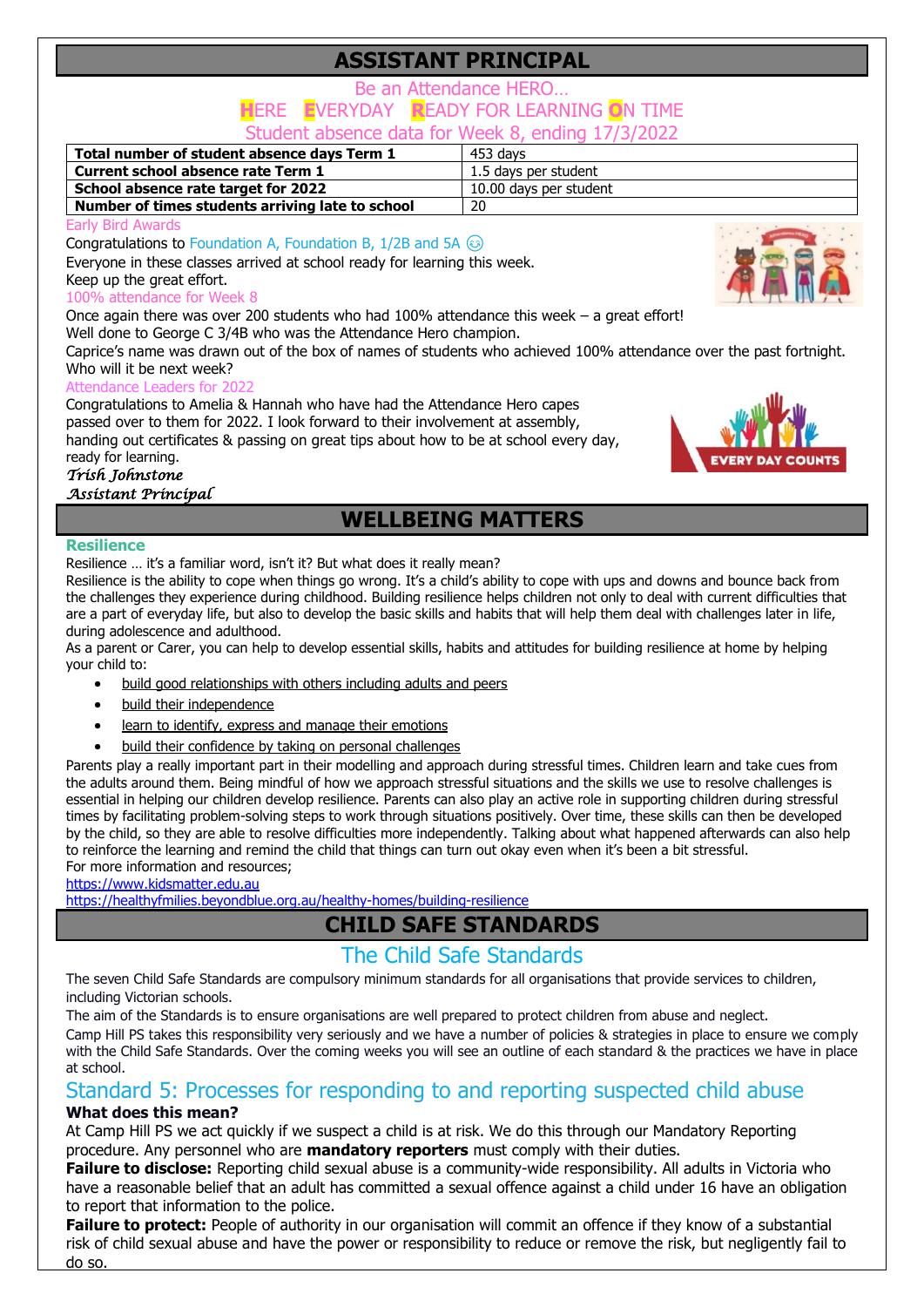### **ALLEGATIONS, CONCERNS AND COMPLAINTS**

Camp Hill Primary School takes all allegations seriously and has practices in place to investigate thoroughly and quickly.

Our staff and volunteers are trained to deal appropriately with allegations.

We work to ensure all children, families, staff and volunteers know what to do and who to tell if they observe abuse or are a victim, and if they notice inappropriate behaviour.

We all have a responsibility to report an allegation of abuse if we have a reasonable belief that an incident took place (see information about failure to disclose above).

If an adult has a **reasonable belief** that an incident has occurred then they must report the incident. Factors contributing to reasonable belief may be:

• A child states they or someone they know has been abused (noting that sometimes the child may in fact be referring to themselves)

- Behaviour consistent with that of an abuse victim is observed
- Someone else has raised a suspicion of abuse but is unwilling to report it
- Observing suspicious behaviour.



Camp Hill is committed to child safety and you can read our Statement of Commitment to Child Safety and Child Safe policy on the school's website [www.camphillps.vic.edu.au;](http://www.camphillps.vic.edu.au/) as well as see it on display at the front office. We also have other policies that show we have a daily focus on child safety. These include our Mandatory Reporting, Child Safe, Volunteers & Visitors, Code of Conduct, Student Engagement & Wellbeing policies.



### **FROM THE OFFICE**

### **Masks**

A reminder masks are still mandatory for students in Grades 3-6 and on entering school grounds and buildings for all visitors to the school. Thank you.



### **Accounts**

All family accounts will be sent home tomorrow outlying all CREDITS and also a reminder for the school Voluntary Curriculum Consumables (fees) yet to be paid. If you haven't done so already - please see the QKR app outlining each year level fee items. There is the option to pay off individually or all together. Thank you to all the

families that have already done so – it's much appreciated  $\odot$ .

*Sue Heider Business Manager*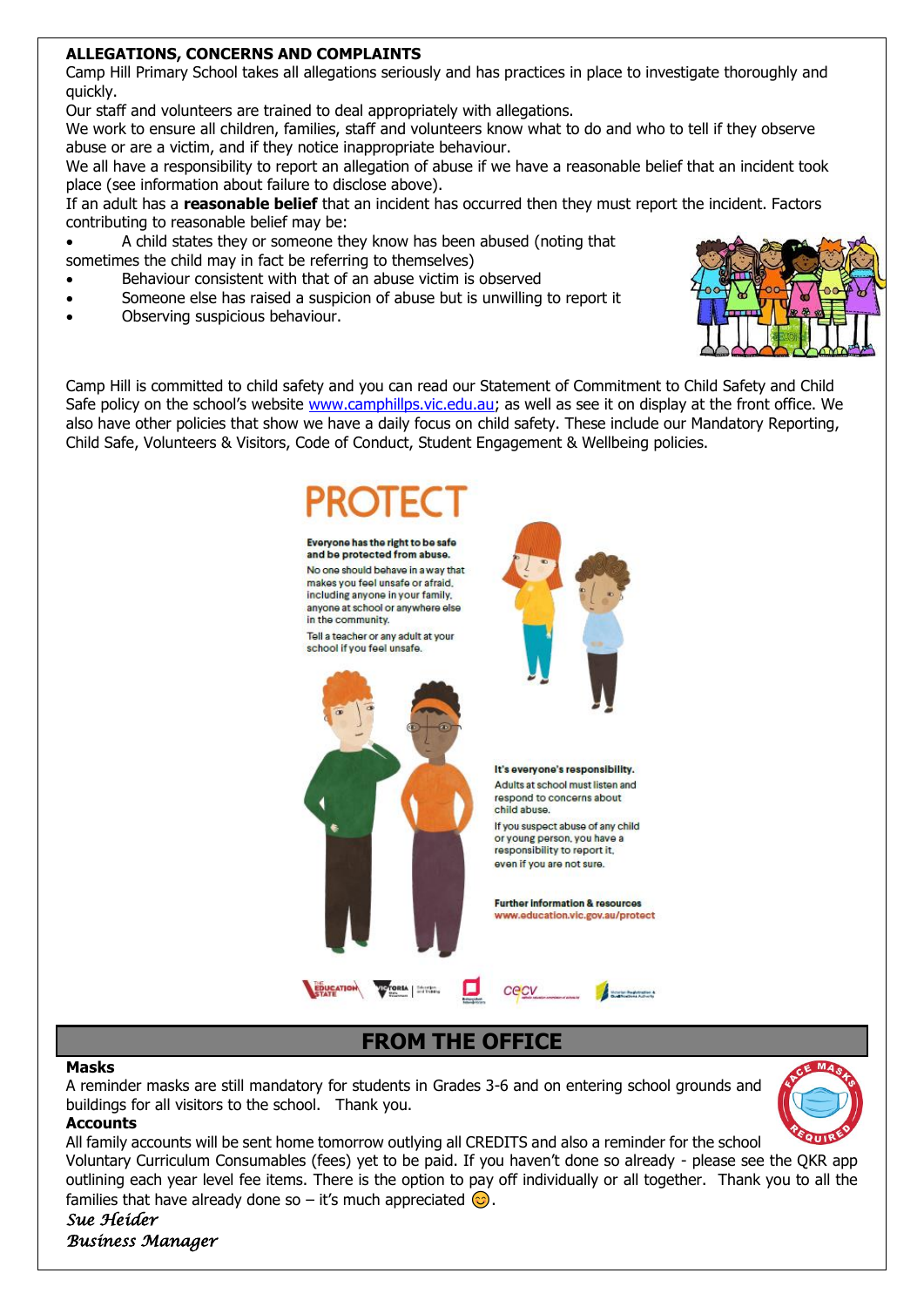### Hello to all OSHC families, it has been great to meet you over the last week and I look forward to meeting everyone in the coming weeks.

### **2022 Enrolment Forms**

Please make sure you have completed a 2022 OSHC Enrolment Form for each of your children. It can be emailed to [oshc@camphillps.vic.edu.au](mailto:oshc@camphillps.vic.edu.au) or drop it into the School Office. This document needs to be completed each year. Please contact the office if you require a form.

### **Accounts**

The OSHC accounts need to be paid on a fortnightly basis as per OSHC guidelines. Please contact the school office if you have any queries regarding your account.

## *Jamie Morgan*

*OSHC Co-ordinator* 

### **FUNDRAISING**

**LIBRARY**

**BOOK** 

**ORDER** 

**DUE:** 

**CHPS Breakfast Club** 

**BREAKFAST CLUB 22**

Come and join the CHPS **Breakfast Club** 

There will be toast, cereals and fruit to chose from.

When: Friday mornings from 8:10am-8:30am Where: In the BER

**OSHC**

### **Bulb Fundraiser**

Camp Hill PS has a fantastic opportunity for families and the whole community to place orders online and the school will receive 40% commission of ALL bulbs sold. What a great fundraiser - so tell one, TELL ALL. Postage is \$6.50 - straight to your home (NOT SCHOOL) as soon as you place your order!

# **Orders so far: 17 PROFIT: \$442.80 Orders are available until next Friday**

**25th March, 2022.**

**MSCHOLASTIC** 

**Book Clubs** 

**Every Child Deserves a Good Book** 

**Online orders to:** [www.bulbfundraiser.com.au/CAMPHILLPS](http://www.bulbfundraiser.com.au/CAMPHILLPS)





(TOMORROW)

 **18 / 3 /22**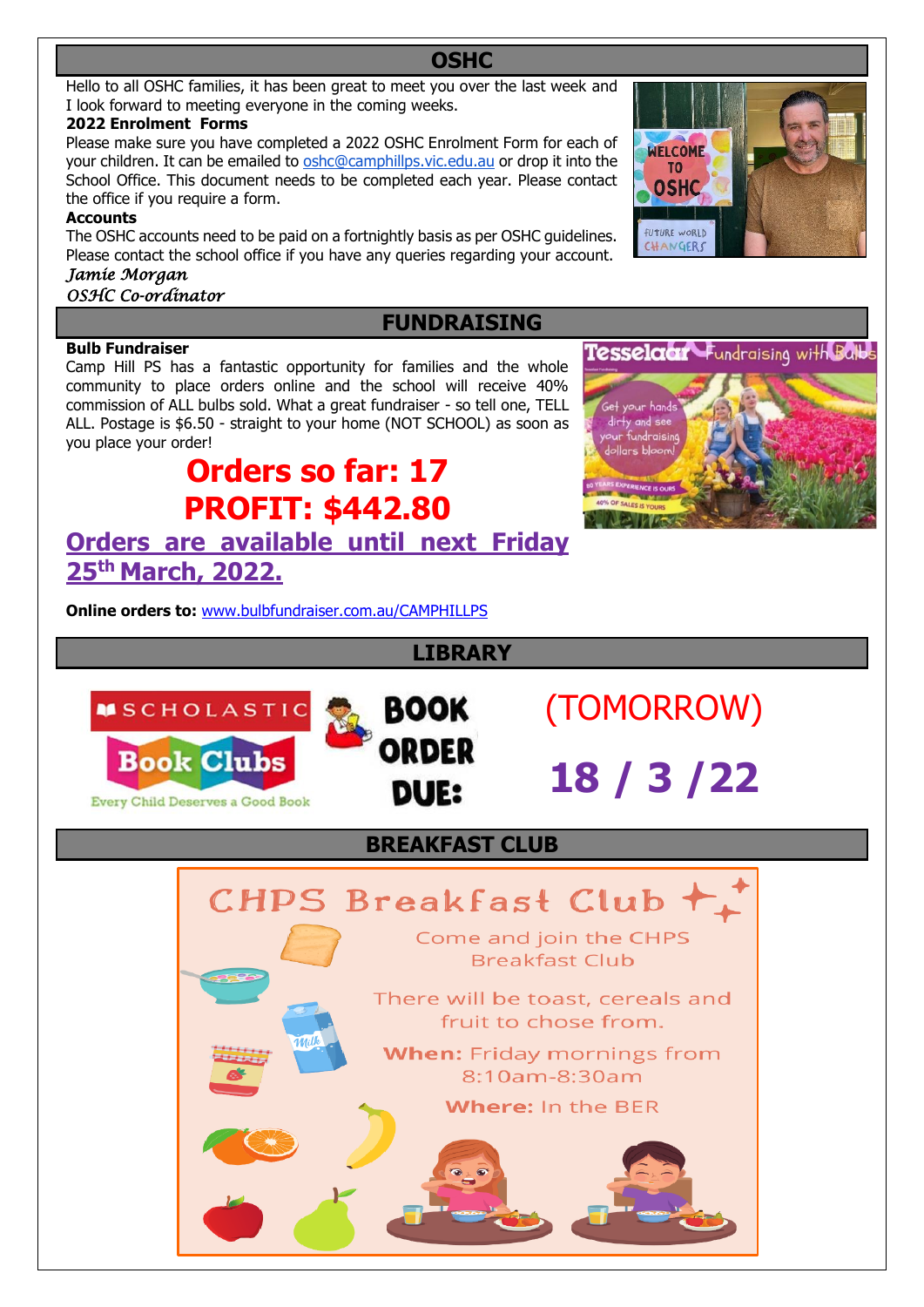# **FOUNDATION LEARNING TEAM**

#### **Planning Week**

Next week, staff will commence planning for Term 2. This means that students will have their specialist classes on Thursday whilst teacher's plan. This will be a very different day for students so the more we prepare them, the better. They will have a few different teachers throughout the day and enjoy their specialist classes all on one day. **School Photos**

Well done to all students for their patience and listening during school photos. It was a long, wet day but we were very proud of everyone and know that their photos will be absolutely amazing. The weather just had to be wet for our first school photo.

#### **Reminders**

A reminder that reader bags, alphabet keychains and the yellow reading journal need to travel to and from school each day. Only one new/unseen book should be read each day. Readers are updated every Monday.

#### **Show and Tell**

If your child would like to participate, please encourage them to bring something along that begins with the letter Nn on Friday. It has been a big hit each Friday with students bringing in all sorts of things, including living things. Here is a photo of **Izzy the Lizard** and her owner, Eli. Izzy made an appearance for the letter **Ii** last week.

### *Foundation Learning Team*

### **1/2 LEARNING TEAM**

### **Jets Gymnastics**

We have had another great session at Jets Gym this week. Students had the opportunity to build on their skills from last week and participate in some new activities such as the long trampoline.

#### **Planning Week**

Next week, staff will commence planning for Term 2. This means that students will have their specialist classes on Monday whilst teacher's plan.

### **Writing**

This week students have been writing descriptive sentences and learning about adjectives and verbs. Students have enjoyed watching short Pixar films to help them write their sentences.

### *1/2 Learning Team*

### **3/4 LEARNING TEAM**

#### **Jet's Gym**

Enjoy some photos of 3/4C at Jet's Gym! Next week we will have some photos from 3/4B!

### *3/4 Learning Team*

### **5/6 LEARNING TEAM**

#### **Grade Six tops**

Grade 6 families can currently order Grade 6 tops on QKR. This will be the final order of the Grade 6 tops for the year. Orders will need to be in by **TOMORROW - 18th March**. Please ask Cath Wallace if you have any questions. *5/6 Learning Team* 

### **LOTE**

#### **Prep**

Students have kept building up their confidence and capability in expressing their feelings in Chinese, for example, telling the teacher they feel awesome or not so well etc.

#### **Grade One and Two**

They love rapping in Chinese telling whether they like or dislike certain animals in Chinese. Some of them can express their preferences on animals.

#### **Grade Three to Six**

Students have further developed their confidence and skills in introducing themselves and other people's name and age in structured conversion.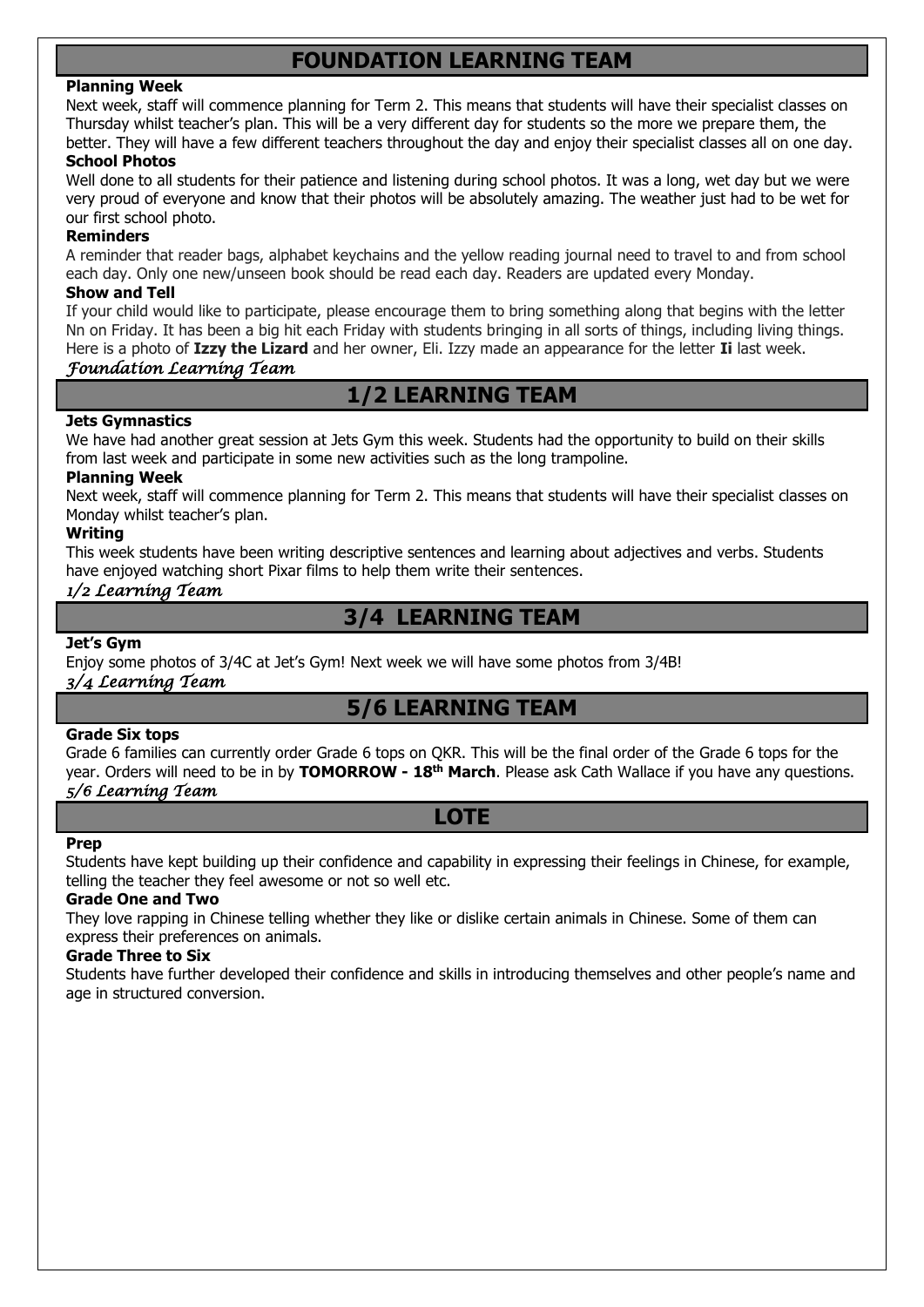### **Kung Fu Incursion in Week 11**

How exciting! To embrace the multi-culture in our community and also enrich our students' Chinese language and culture learning, we are planning to run a Kung Fu incursion workshop at our school in Week 11 with students from Grades Three to Six. This not only engages students in their culture learning, but also promotes student confidence, resilience, respect and physical health. We strongly believe this will add to our students' Chinese culture learning and develop students' confidence. More information to come next week.

*Yimin Chen LOTE* 



### **PHYSICAL EDUCATION**

#### **Jets Gymnastics**

Please see the timetable below for your child's dates and session times:

| Dates                                 | <b>Times</b>    | Year Level |  |
|---------------------------------------|-----------------|------------|--|
| Mon 7,21,28 March                     | $12:30 - 1:30$  | 6A         |  |
| Mon April 4th (to replace Labour Day) | $12:30 - 1:30$  | 68         |  |
|                                       |                 |            |  |
| Tues 8, 15, 22, 29 March              | $9:30 - 10:30$  | 1-2 C      |  |
|                                       | $9:30 - 10:30$  |            |  |
|                                       |                 |            |  |
|                                       | $10:30 - 11:30$ | $1-2A$     |  |
|                                       | $10:30 - 11:30$ | $1-2B$     |  |
|                                       |                 |            |  |
|                                       | $11:30 - 12:30$ | 5A         |  |
|                                       | $11:30 - 12:30$ | 5B         |  |
|                                       |                 |            |  |
| Thurs 10, 17, 24, 31 March            | $9:30 - 10:30$  | 3-4A       |  |
|                                       | $9:30 - 10:30$  | $3-4B$     |  |
|                                       |                 |            |  |
|                                       | $10:30 - 11:30$ | 3-4C       |  |
|                                       | $10:30 - 11:30$ | $3-4D$     |  |
|                                       |                 |            |  |

*Glenn Shannon Sports Coordinator*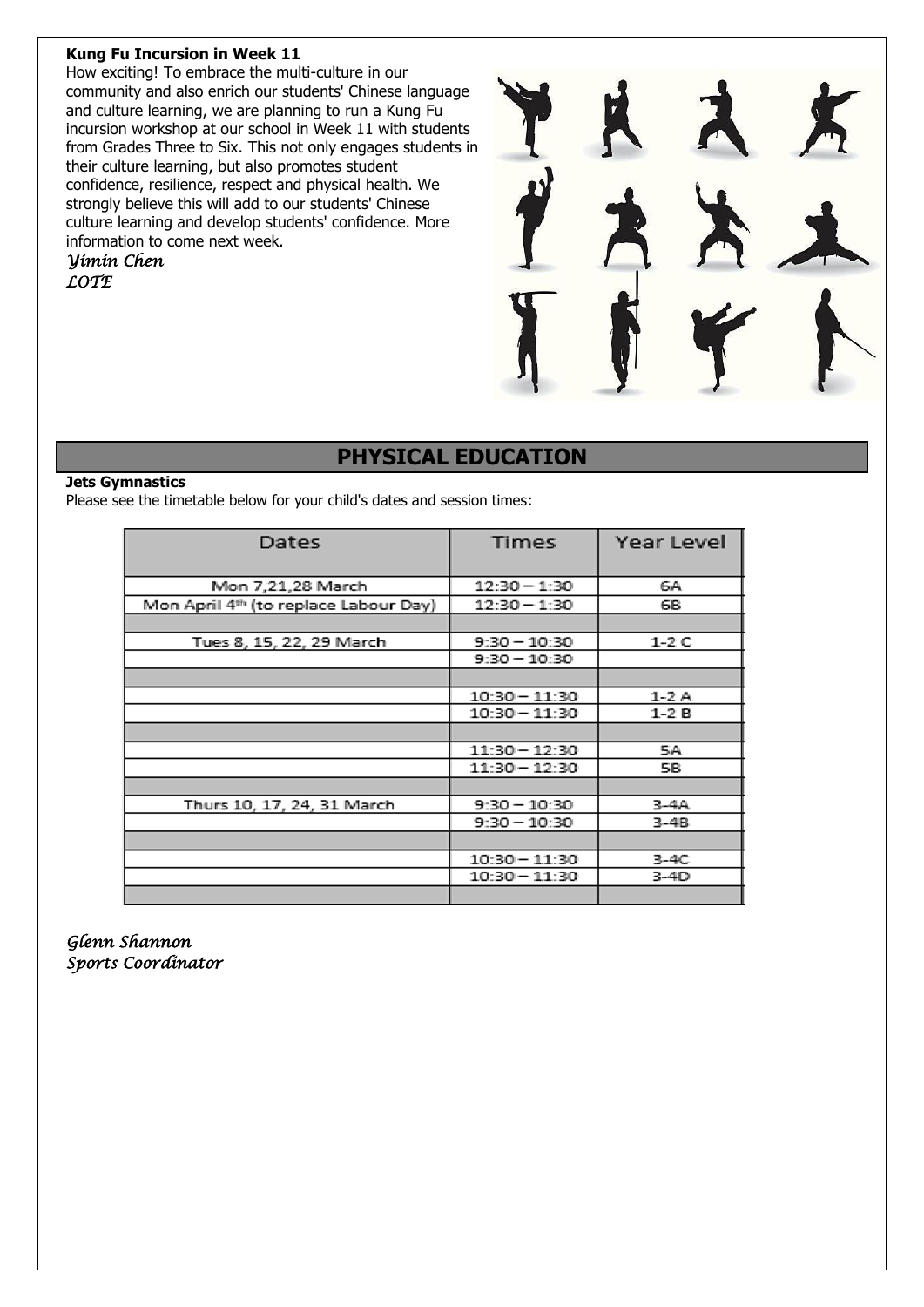### **ART**

#### **Hands of Friendship**

Here is some great work completed by 1/2C who have been focussing on Friendship in Art. These collages using all sorts of materials, show hands reaching out either side in friendship. Well done to Saras, Aliyah, Nellie, Lexon, Millie and Rupert!





*Sandy McLennan* 









# *Art Coordinator*

### **HEALTHY EATING**

**The free fresh fruit students receive on a Friday is proudly donated to the school by the following sponsors:**

Children need to eat a healthy diet in order for their brain and body to function at its best. Aim for at least five serves of vegetables per day for Primary aged children. A serve of vegetables is half a cup It can be some canned beans or raw and leafy vegetables. If you provide 2 or 3 serves for brain food and lunch at school you are half way there. Easy examples for school lunches are cut up carrots, green beans, corn, baked beans, cherry tomatoes, snow peas, celery sticks, cucumber slices, capsicum slices, avocado slices and cooked broccoli pieces. **REMEMBER PLEASE DO NOT SEND WRAPPINGS TO SCHOOL. REDUCE YOUR PLASTIC USE BY USING A NUDE FOOD LUNCH BOX AND HELP SAVE OUR ENVIRONMENT.**

*Sandy McLennan Healthy Eating Leader* 



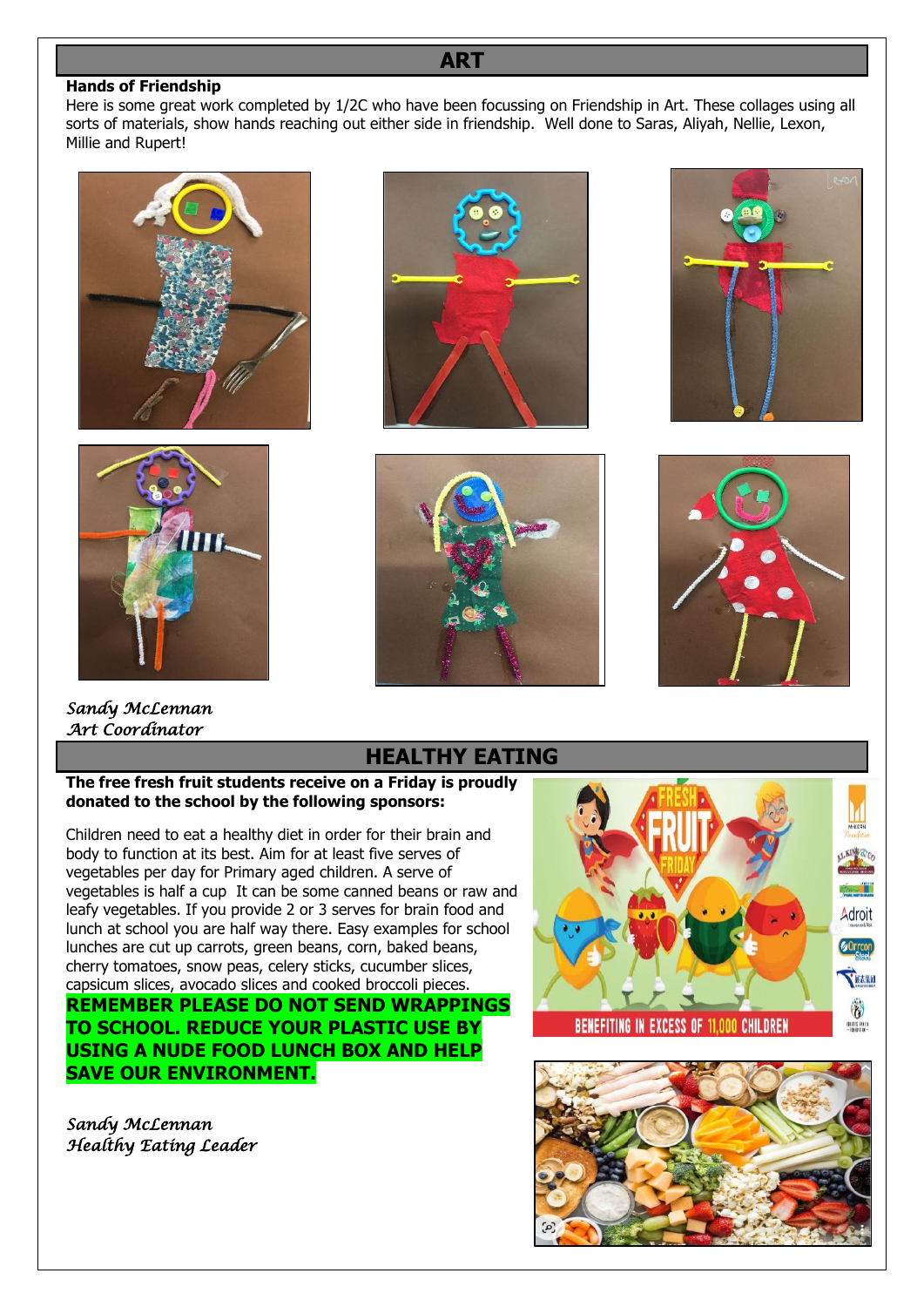# **GREEN TEAM**

This week in Green Team we are going to talk to you about 4 R's: Refuse, Reduce, Reuse & Recycle.

The 4 R's are a solution to some of the problems that we are facing in terms of not using all of earth's resources, managing waste and reducing pollution.

The Green team tries to follow the 4 R's as much as possible. If we all follow the 4 R's then we can reduce the amount of waste that is going into the environment. This week the Green Team has given each class a reuse paper box so that we can reduce the amount of trees that get chopped down and also we can reduce the amount of paper that we are wasting. It saves money too.

That's all for now! Keep being amazing!

### *Ellie P and Charlotte T*

### *Green Team Leaders*

**Resource Smart Schools**: Parent volunteers wanted.

Camp Hill Primary has been working toward ResourceSmart Schools accreditation for three years. There are five modules in the Resource Smart Schools program: Waste, Energy, Biodiversity, Water and Core. The program involves a thorough checklist and audit of process and practice at the school. We have worked very hard to change our culture around Waste and we have submitted our 'Waste' module to be assessed by Sustainability Victoria. Fingers crossed that we succeed!

The next module that we are attempting to achieve is 'Biodiversity'. We have such a strong Gardening program that we can use to support our completion of this module.

What would be helpful to achieve this module?

I would like to have a few parent volunteers to support me to work through the module. This may involve documentation, liaising with class teachers and Greg Butler our gardening teacher.

Any parents with a basic understanding of biodiversity would be perfect.

Please send me an email if you are interested: [mary.thorpe@education.vic.gov.au](mailto:mary.thorpe@education.vic.gov.au)

### **PERFORMING ARTS**

### **What's new this week?**

### **Foundation**

Students have been learning the song and dance 'Old King Glory'.

**Grade 1-2**

Students have been playing the rhythm of the 'Wee Willie Winkie' rhyme on the percussion instruments.

### **Grade 3-4**

Students are learning to hear and feel the beat as they play their part in an ensemble. They are learning to play different strumming patterns as they sing. They can play the C Major, F Major and A minor chord.

### **Grade 5-6**

Students are rehearsing 'Welcome to all people' and 'Waltzing Matilda'. Some students have been exploring the bass guitar and others are confidently singing with a microphone. Students who learn piano and guitars are using these instruments in the lessons.

### **Short circus**

### **Bendigo Easter Gala Parade: Monday 18th April, approximately 12pm-3pm. TBC.**

\*Note this is during school holidays and is not compulsory.

All members of the Short Circus are invited to take part in the Bendigo Easter Fair Gala Parade.

6-7 x Parent helpers needed - parents must have vaccination certificates (and preferably a willingness to put on a clown wig and something colourful!).

Excursion notices coming soon.

### **Short Circus Captains**

These students received their Short Circus captain badges this week. The students have an important role in the Short Circus which may include marking rolls, packing and setting up equipment, maintaining equipment, coaching and helping others as well as inspiring others with their skills and tricks! I look forward to working with these students this year:

| I TOOK TOT MATA TO MOTINITY MILIT LITCSC STAUCHTS LITIS YC |          |
|------------------------------------------------------------|----------|
| Mietta G                                                   | Jack S   |
| Miller S                                                   | Audrey S |
| Jayda N                                                    | Archer H |
| Malakai B                                                  | Isaac F  |
| Lainey R                                                   | Darcy F  |
| Ella S                                                     | Paw Si T |
| Spencer H                                                  | Jacob B  |
| Mary Thorpe                                                |          |
| Performing Arts Coordinator                                |          |

Tanae B Eli G Quilla R Mason B Greta P Charlotte T